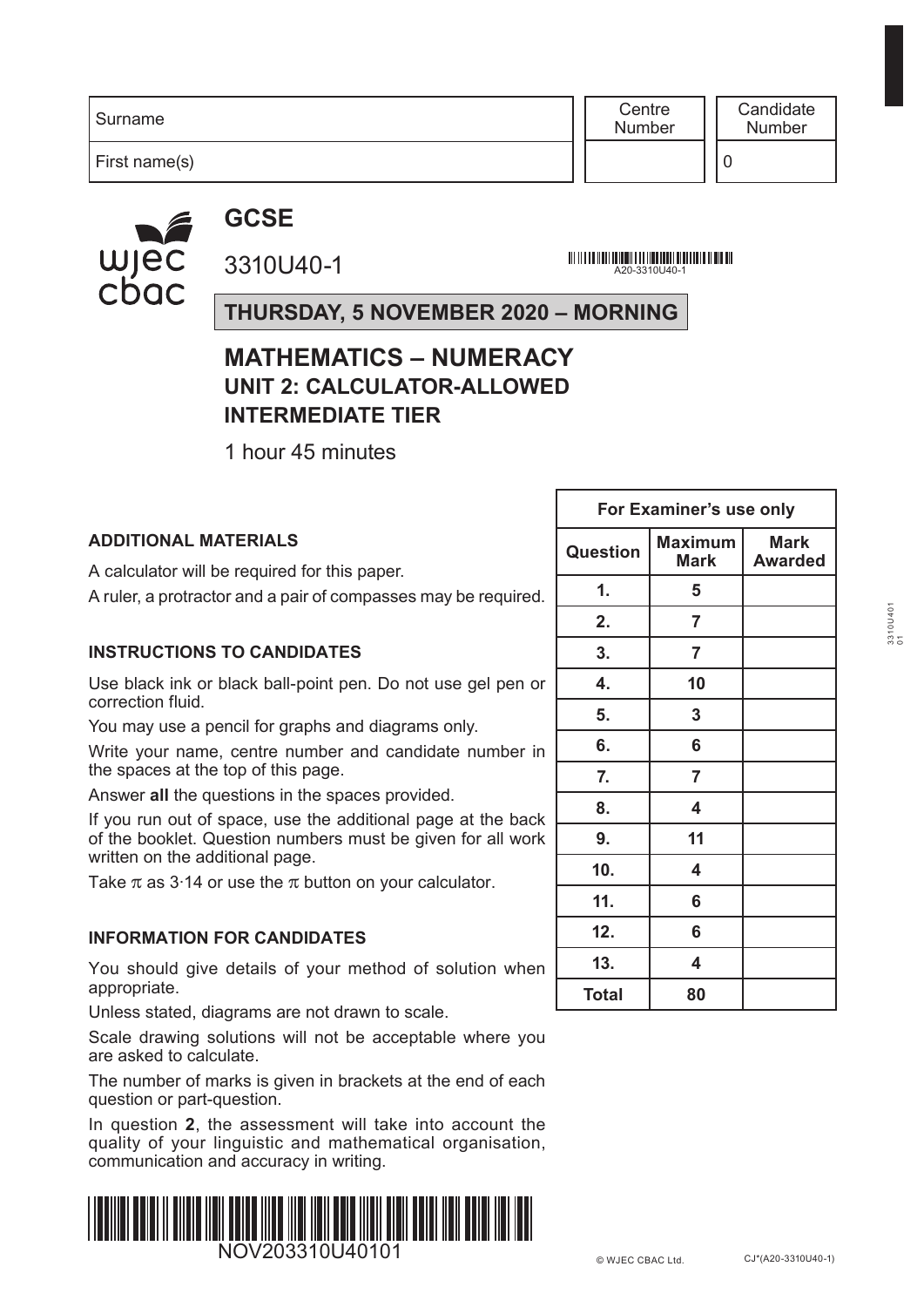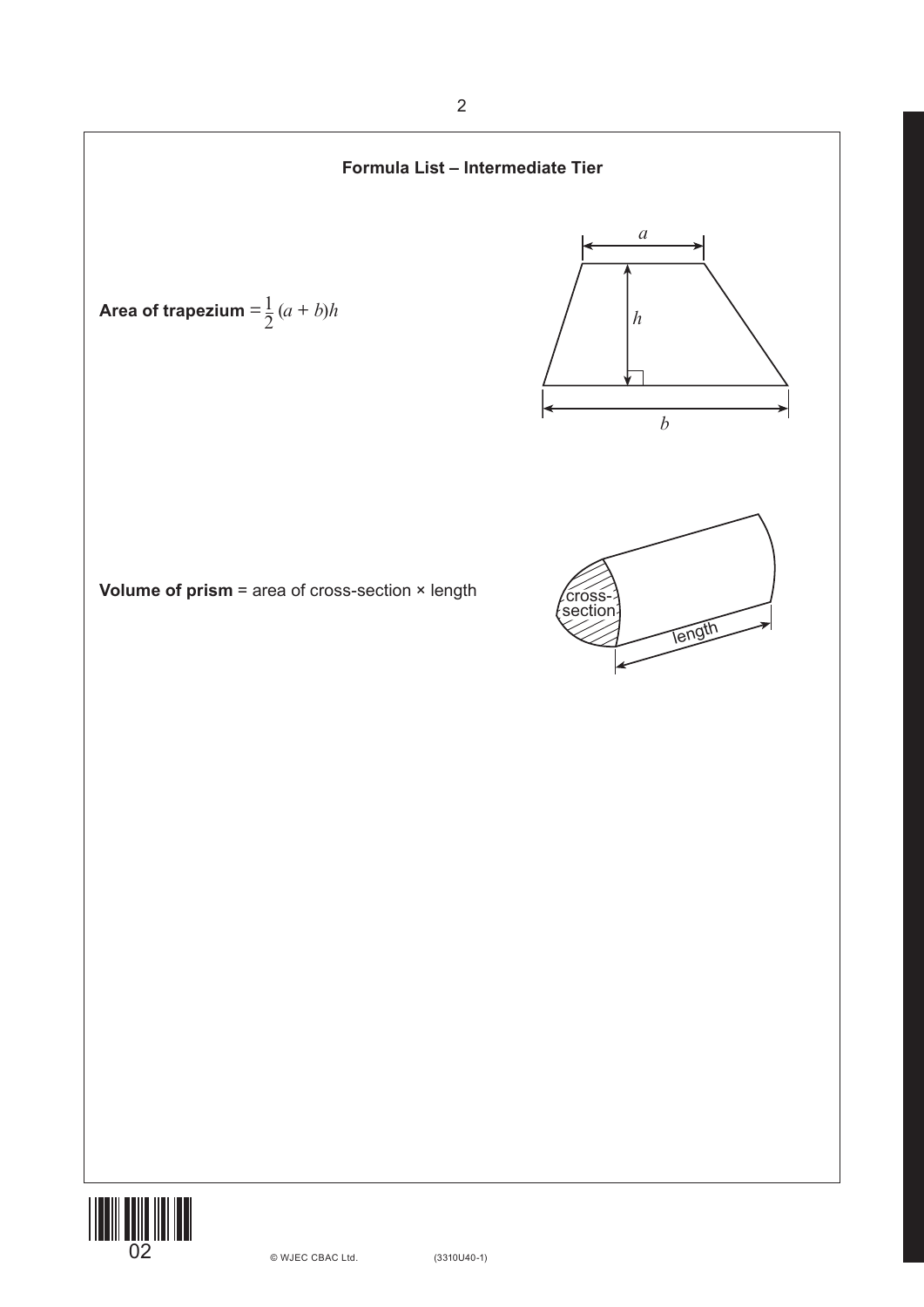![](_page_2_Figure_0.jpeg)

![](_page_2_Picture_1.jpeg)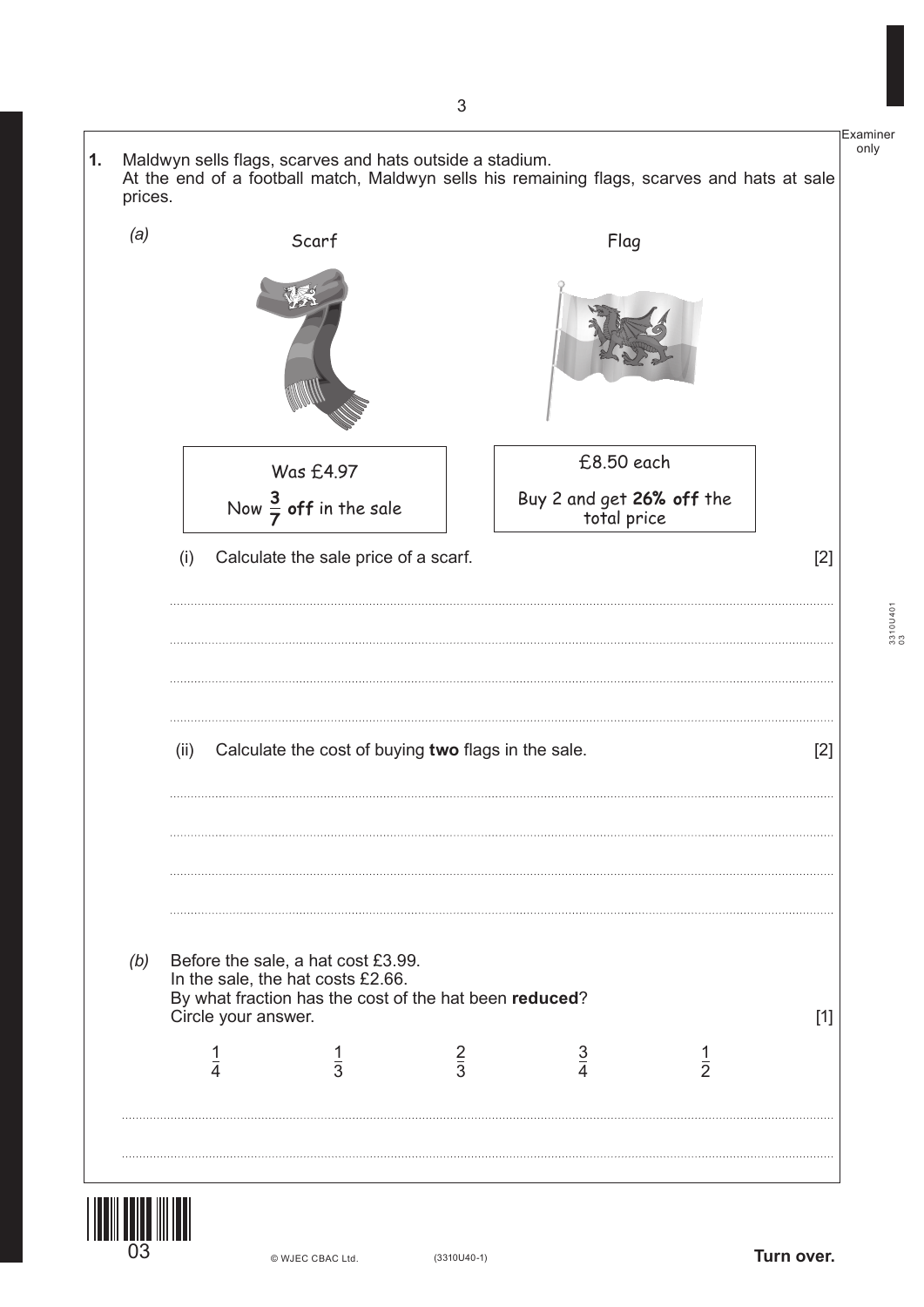| <b>Bird Feast</b><br>Kind to Birds<br>Cheep Feed<br>£32 for 25kg<br>£16.20 for 12.55 kg<br>£15.60 for 12 kg<br>Which of the above options is the best value for money?<br>You must show all your working.<br>$[5 + 2 OCW]$ | Huw buys peanuts to feed the birds.<br>He finds the following prices for buying peanuts. |  |  |  |  |  |  |  |
|----------------------------------------------------------------------------------------------------------------------------------------------------------------------------------------------------------------------------|------------------------------------------------------------------------------------------|--|--|--|--|--|--|--|
|                                                                                                                                                                                                                            |                                                                                          |  |  |  |  |  |  |  |
|                                                                                                                                                                                                                            |                                                                                          |  |  |  |  |  |  |  |
|                                                                                                                                                                                                                            |                                                                                          |  |  |  |  |  |  |  |
|                                                                                                                                                                                                                            |                                                                                          |  |  |  |  |  |  |  |
|                                                                                                                                                                                                                            |                                                                                          |  |  |  |  |  |  |  |
|                                                                                                                                                                                                                            |                                                                                          |  |  |  |  |  |  |  |
|                                                                                                                                                                                                                            |                                                                                          |  |  |  |  |  |  |  |
|                                                                                                                                                                                                                            |                                                                                          |  |  |  |  |  |  |  |
|                                                                                                                                                                                                                            |                                                                                          |  |  |  |  |  |  |  |
|                                                                                                                                                                                                                            |                                                                                          |  |  |  |  |  |  |  |
|                                                                                                                                                                                                                            |                                                                                          |  |  |  |  |  |  |  |
|                                                                                                                                                                                                                            |                                                                                          |  |  |  |  |  |  |  |
|                                                                                                                                                                                                                            |                                                                                          |  |  |  |  |  |  |  |
|                                                                                                                                                                                                                            |                                                                                          |  |  |  |  |  |  |  |
|                                                                                                                                                                                                                            |                                                                                          |  |  |  |  |  |  |  |

![](_page_3_Picture_1.jpeg)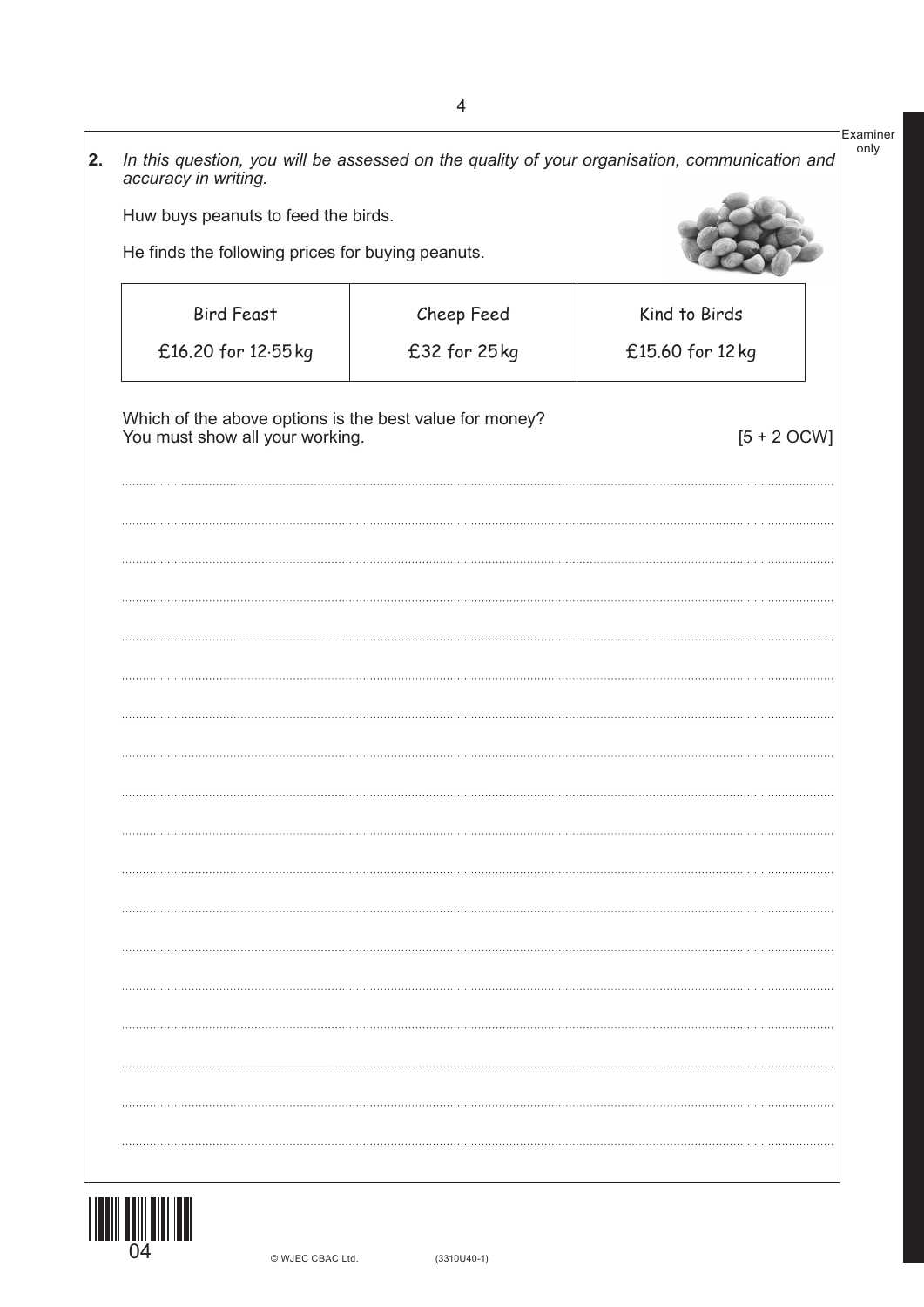![](_page_4_Figure_0.jpeg)

![](_page_4_Picture_1.jpeg)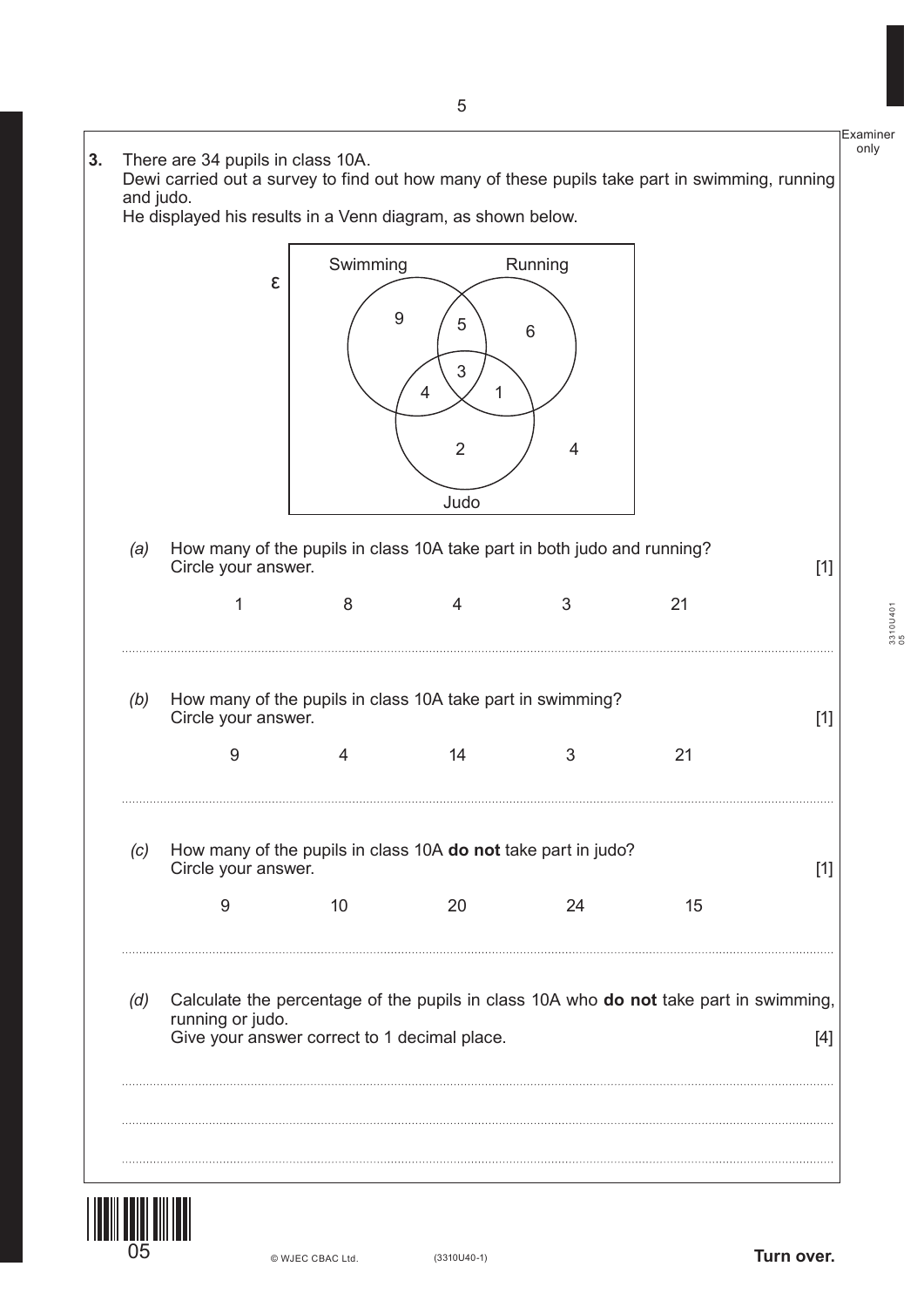![](_page_5_Figure_0.jpeg)

![](_page_5_Picture_1.jpeg)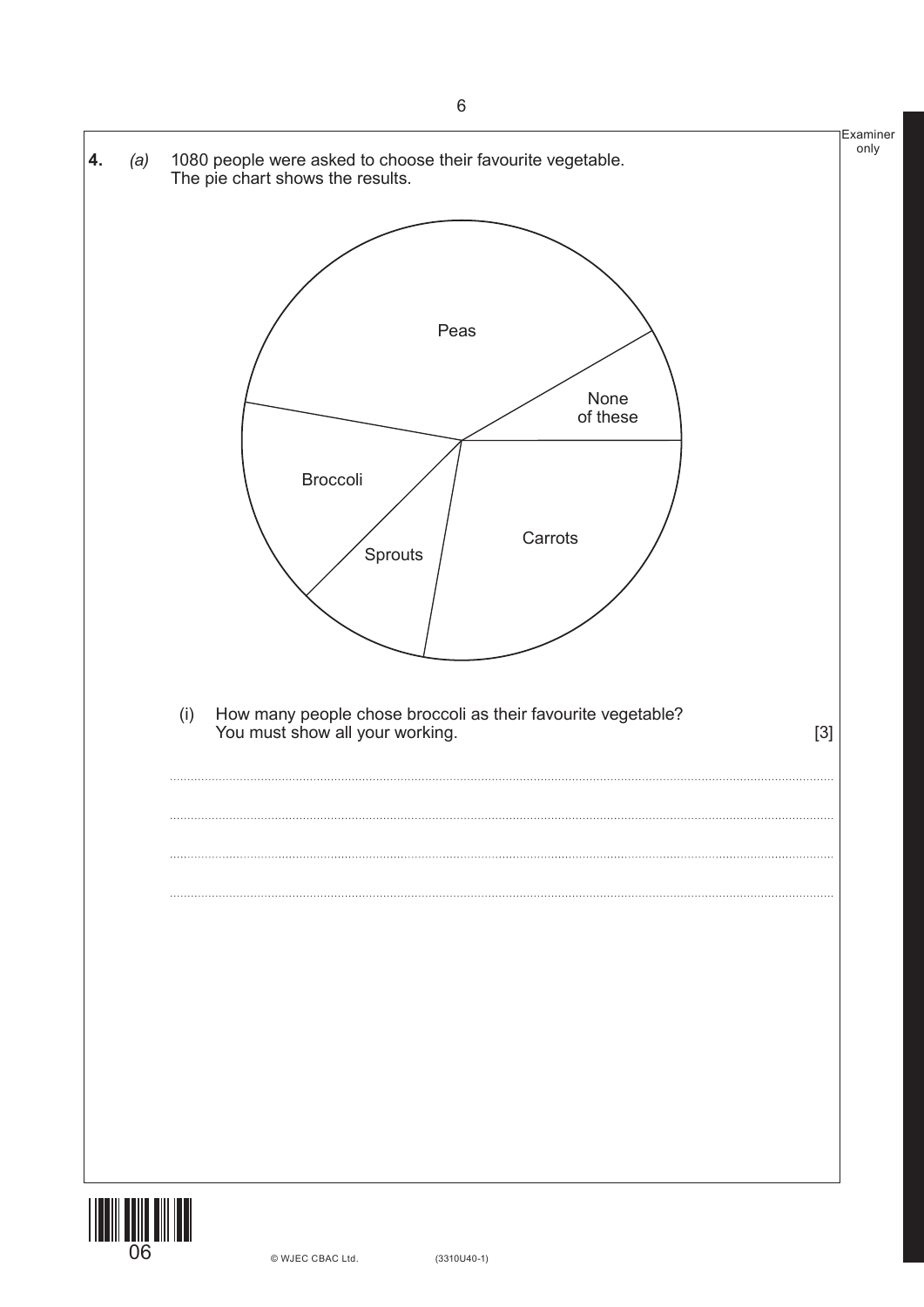Examiner only (ii) How many more people chose carrots than chose sprouts as their favourite vegetable? You must show all your working. *(b)* 420 people selected peas as their favourite vegetable. They were asked which they preferred: fresh peas, frozen peas or tinned peas. Of these 420 people,  $\frac{3}{14}$  said they preferred fresh peas. 14 Twice as many people preferred frozen peas to tinned peas. How many of these people preferred frozen peas? [4]

![](_page_6_Picture_1.jpeg)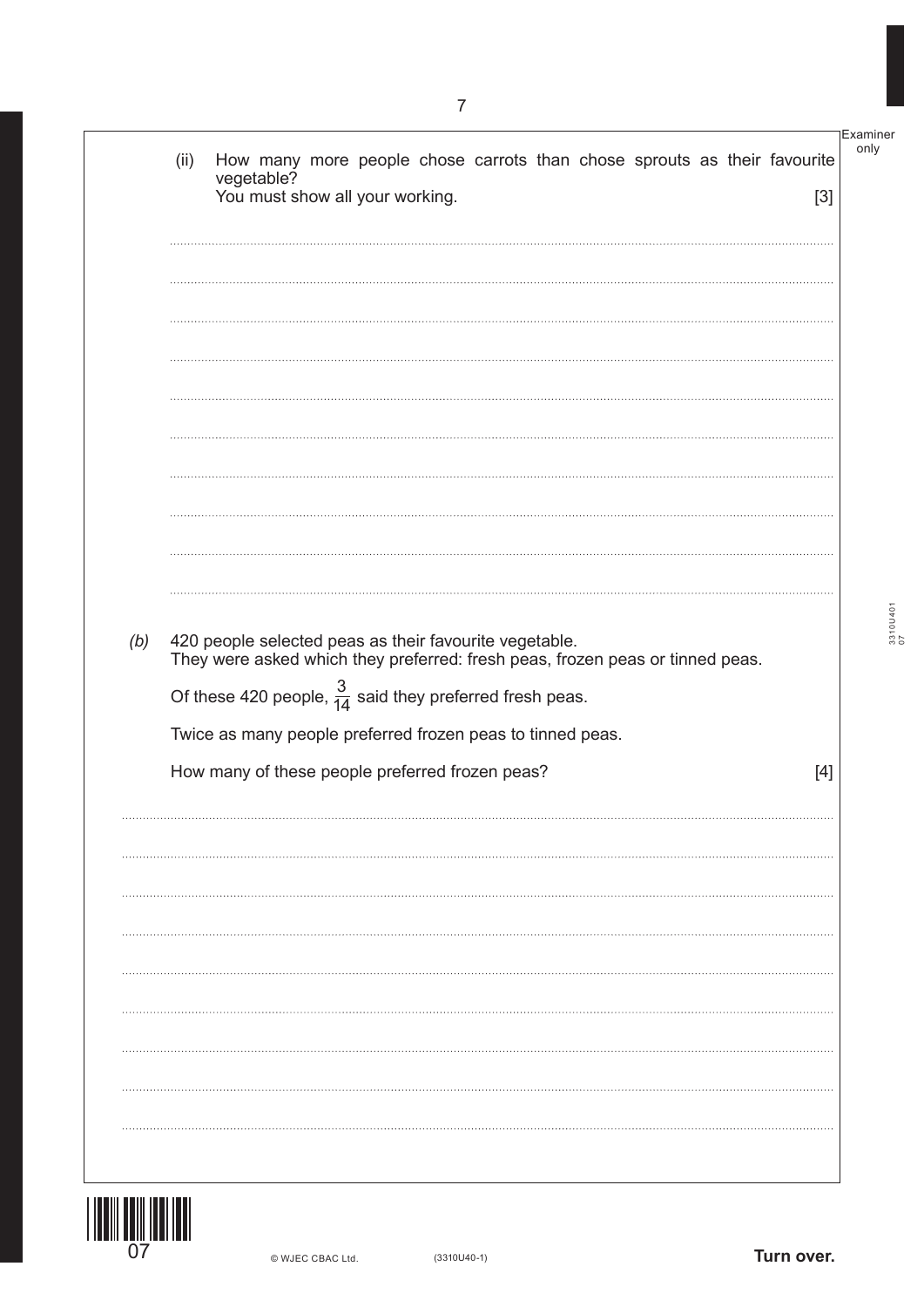**5.** Each week in Ysgol Derwen, the headteacher calculates the mean attendance for each class. This is the mean number of half-days per week that students have attended school from Monday to Friday.

There are 5 classes in Year 11.

The headteacher has partially completed a table recording Week 1 attendance for each class in Year 11, as shown below.

| <b>Class</b> | Number of pupils | Total number of<br>half-days attended<br>in Week 1 | Mean attendance<br>for the 10 half-days<br>in Week 1 |
|--------------|------------------|----------------------------------------------------|------------------------------------------------------|
| 11A          | 28               | 238                                                | 8.5                                                  |
| 11B          | 25               |                                                    | 7.4                                                  |
| <b>11C</b>   | 32               |                                                    | 9.5                                                  |
| 11D          | 30               | 270                                                | $9-0$                                                |
| 11E          | 25               |                                                    | $6-6$                                                |
| Total        |                  |                                                    |                                                      |

Complete the table.

Hence calculate the overall mean attendance for all of Year 11 in Week 1 at Ysgol Derwen. You must show all your working. [3]

Examiner only

Overall mean attendance for all of Year 11 is **.........................................................**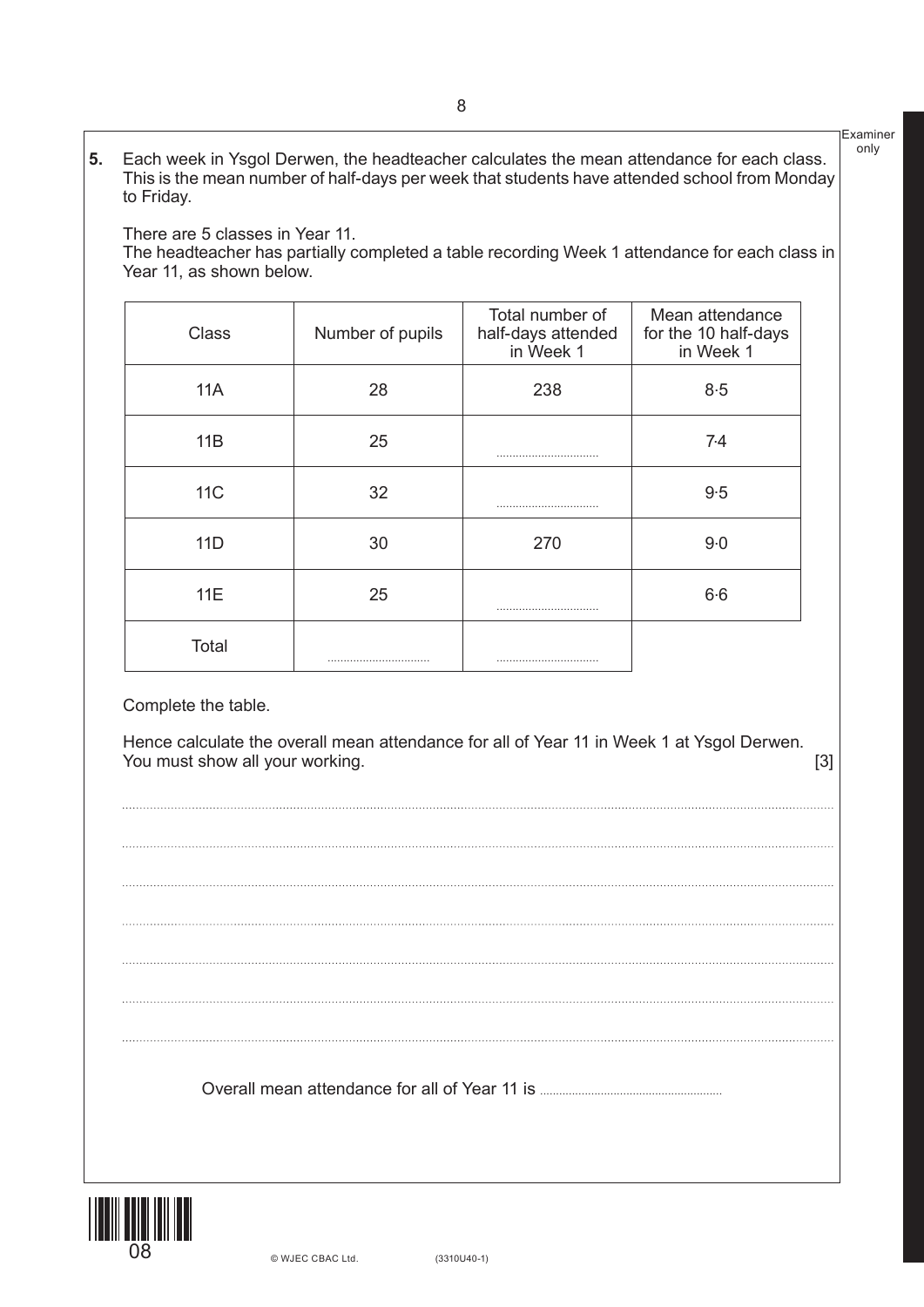**6.** Last year, Simone's total income before tax was €30000.

The tax bands, taxable income and tax rates last year were as follows:

| <b>Band</b>        | <b>Taxable income</b> | Tax rate |
|--------------------|-----------------------|----------|
| Personal Allowance | Up to €4000           | $0\%$    |
| Basic rate         | €4000 to €10000       | 15%      |
| Higher rate        | over €10000           | 22%      |

## *(a)* Show that Simone should have paid €900 tax at the basic rate. You must show all your working. [2]

*(b)* Calculate Simone's **total** tax bill last year. You must show all your working. The same state of the state of the state of  $[4]$ 

3310U401 3310U401<br>09

Examiner only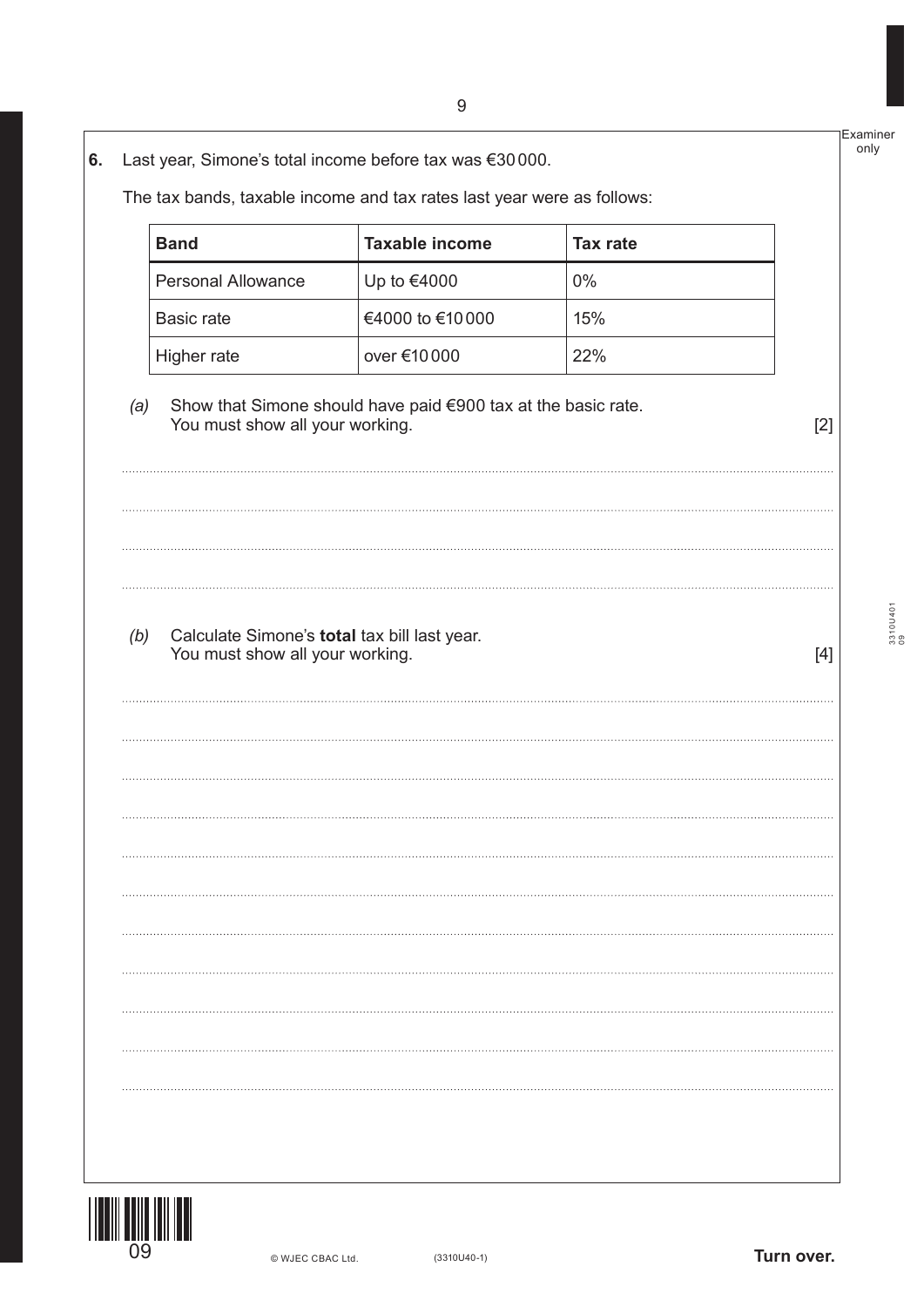|                                     | In May 2018, the population of Wales was approximately 3150000.<br>Of this population, approximately 286 500 people were aged 75 or over.                                                                      |  |
|-------------------------------------|----------------------------------------------------------------------------------------------------------------------------------------------------------------------------------------------------------------|--|
| $\bullet$<br>$\bullet$<br>$\bullet$ | In May 2018, a survey in Wales found the following:<br>85% of the population of Wales used the internet,<br>99% of people aged 16 to 24 used the internet,<br>40% of people aged 75 or over used the internet. |  |
| (a)                                 | In May 2018, how many people in Wales did not use the internet?<br>[2]                                                                                                                                         |  |
|                                     |                                                                                                                                                                                                                |  |
| (b)                                 | Of all the internet users in Wales in May 2018, what percentage were aged 75 or over?<br>Give your answer correct to 2 significant figures.<br>You must show all your working.<br>[5]                          |  |
|                                     |                                                                                                                                                                                                                |  |
|                                     |                                                                                                                                                                                                                |  |
|                                     |                                                                                                                                                                                                                |  |
|                                     |                                                                                                                                                                                                                |  |
|                                     |                                                                                                                                                                                                                |  |
|                                     |                                                                                                                                                                                                                |  |
|                                     |                                                                                                                                                                                                                |  |
|                                     |                                                                                                                                                                                                                |  |
|                                     |                                                                                                                                                                                                                |  |
|                                     |                                                                                                                                                                                                                |  |
|                                     |                                                                                                                                                                                                                |  |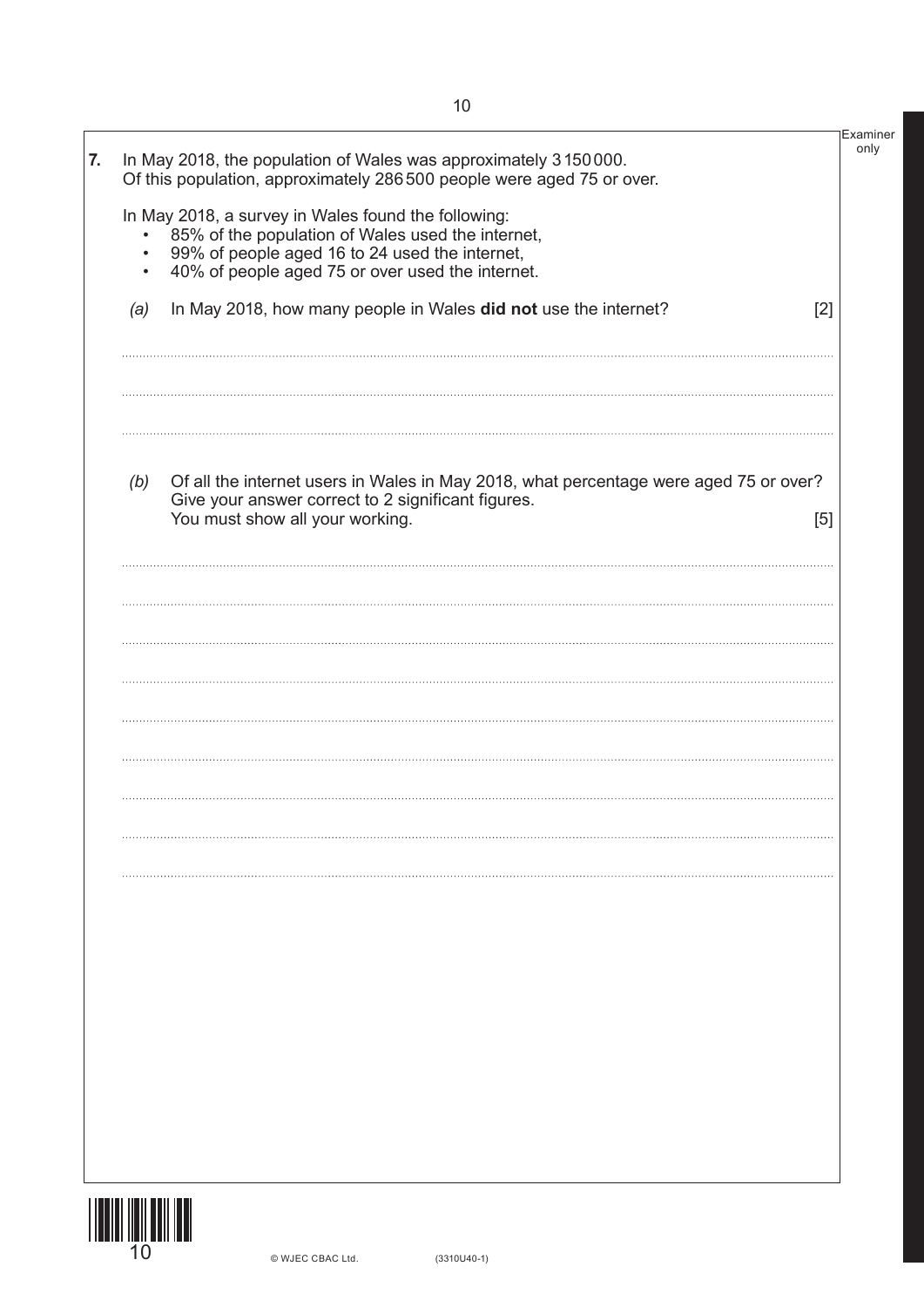| 8. | In Cuba, urban gardens are used for food production.                                                                                              | Examiner<br>only |
|----|---------------------------------------------------------------------------------------------------------------------------------------------------|------------------|
|    | 1 acre $\approx 0.00405$ km <sup>2</sup>                                                                                                          |                  |
|    | 35000 acres of urban gardens in Cuba produced 3-4 million tonnes of food in 2002.                                                                 |                  |
|    | Calculate the number of tonnes of food produced per km <sup>2</sup> in urban gardens in Cuba in 2002.<br>You must show all your working.<br>$[4]$ |                  |
|    |                                                                                                                                                   |                  |
|    |                                                                                                                                                   |                  |
|    |                                                                                                                                                   |                  |
|    |                                                                                                                                                   |                  |
|    |                                                                                                                                                   |                  |
|    |                                                                                                                                                   |                  |
|    |                                                                                                                                                   |                  |
|    |                                                                                                                                                   |                  |
|    |                                                                                                                                                   |                  |
|    |                                                                                                                                                   |                  |
|    |                                                                                                                                                   |                  |
|    |                                                                                                                                                   |                  |
|    |                                                                                                                                                   |                  |
|    |                                                                                                                                                   |                  |
|    |                                                                                                                                                   |                  |
|    |                                                                                                                                                   |                  |
|    |                                                                                                                                                   |                  |
|    |                                                                                                                                                   |                  |
|    | 11<br>Turn over.<br>$(3310U40-1)$<br>© WJEC CBAC Ltd.                                                                                             |                  |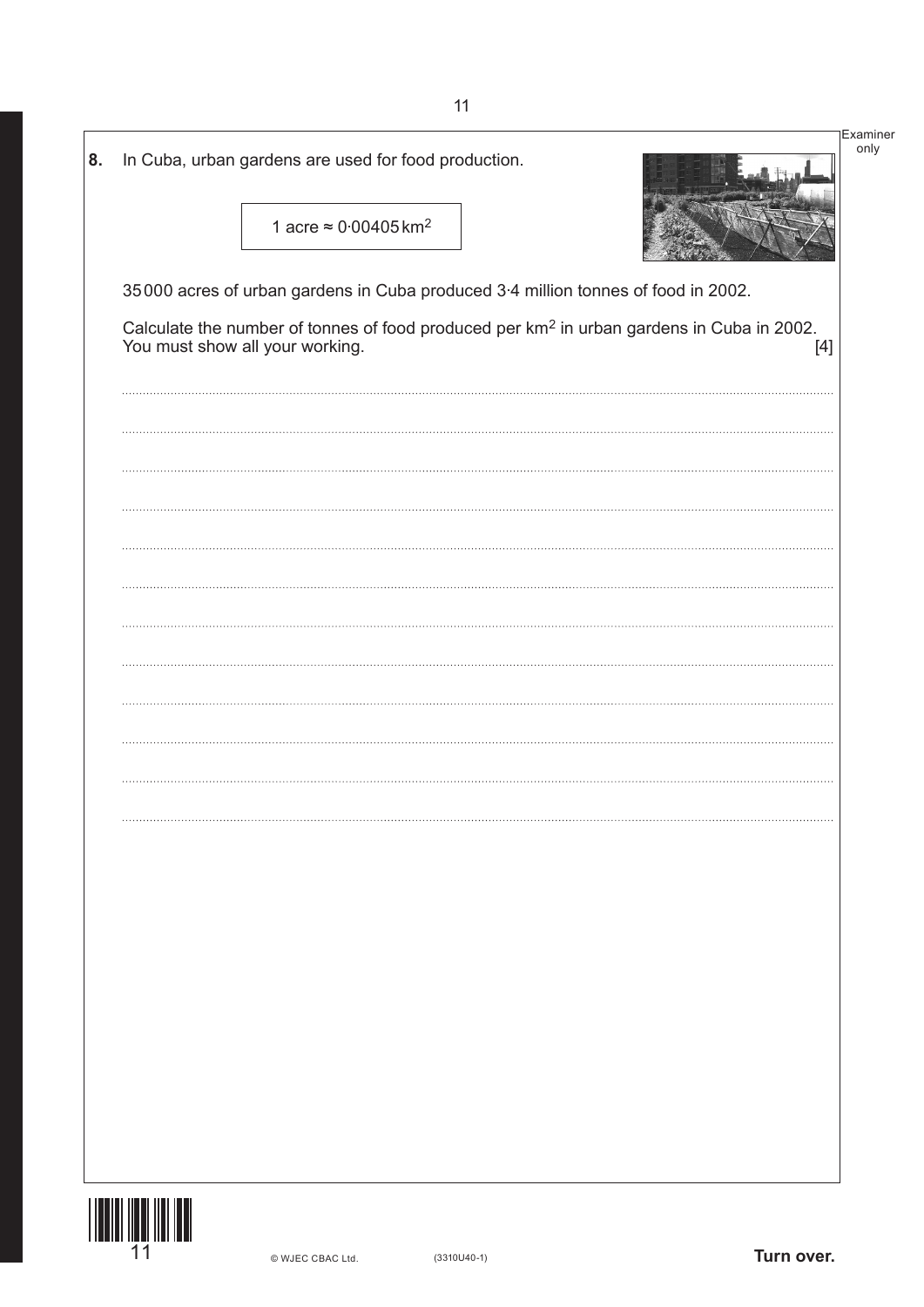|     |                     | Formula One cars are some of the fastest racing cars in the world.                                                    |     |      |                                                                                    |       |
|-----|---------------------|-----------------------------------------------------------------------------------------------------------------------|-----|------|------------------------------------------------------------------------------------|-------|
|     |                     | The cars' top speeds are up to 375 km/h and their engines<br>are limited to 15000 rotations per minute.               |     |      |                                                                                    |       |
|     |                     | The Monaco Grand Prix is the shortest Formula One race<br>with 78 laps of the track and a total distance of 260.5 km. |     |      |                                                                                    |       |
|     |                     | Fernando Alonso won the Monaco Grand Prix in 2007.<br>He completed the race with an average speed of 155.552 km/h.    |     |      |                                                                                    |       |
| (a) |                     | Complete the following statement.                                                                                     |     |      |                                                                                    |       |
|     |                     |                                                                                                                       |     |      |                                                                                    | [2]   |
| (b) |                     | Calculate Alonso's average lap time for the 2007 Monaco Grand Prix.<br>Give your answer in minutes.                   |     |      |                                                                                    |       |
|     |                     | You must show all your working.                                                                                       |     |      |                                                                                    | $[4]$ |
|     |                     |                                                                                                                       |     |      |                                                                                    |       |
|     |                     |                                                                                                                       |     |      |                                                                                    |       |
|     |                     |                                                                                                                       |     |      |                                                                                    |       |
|     |                     |                                                                                                                       |     |      |                                                                                    |       |
| (c) | Circle your answer. |                                                                                                                       |     |      | Which number from the list below would correctly complete the following statement? | $[1]$ |
|     |                     |                                                                                                                       |     |      |                                                                                    |       |
|     | 900000              | 250                                                                                                                   | 300 | 4.17 | 54 million                                                                         |       |

![](_page_11_Picture_1.jpeg)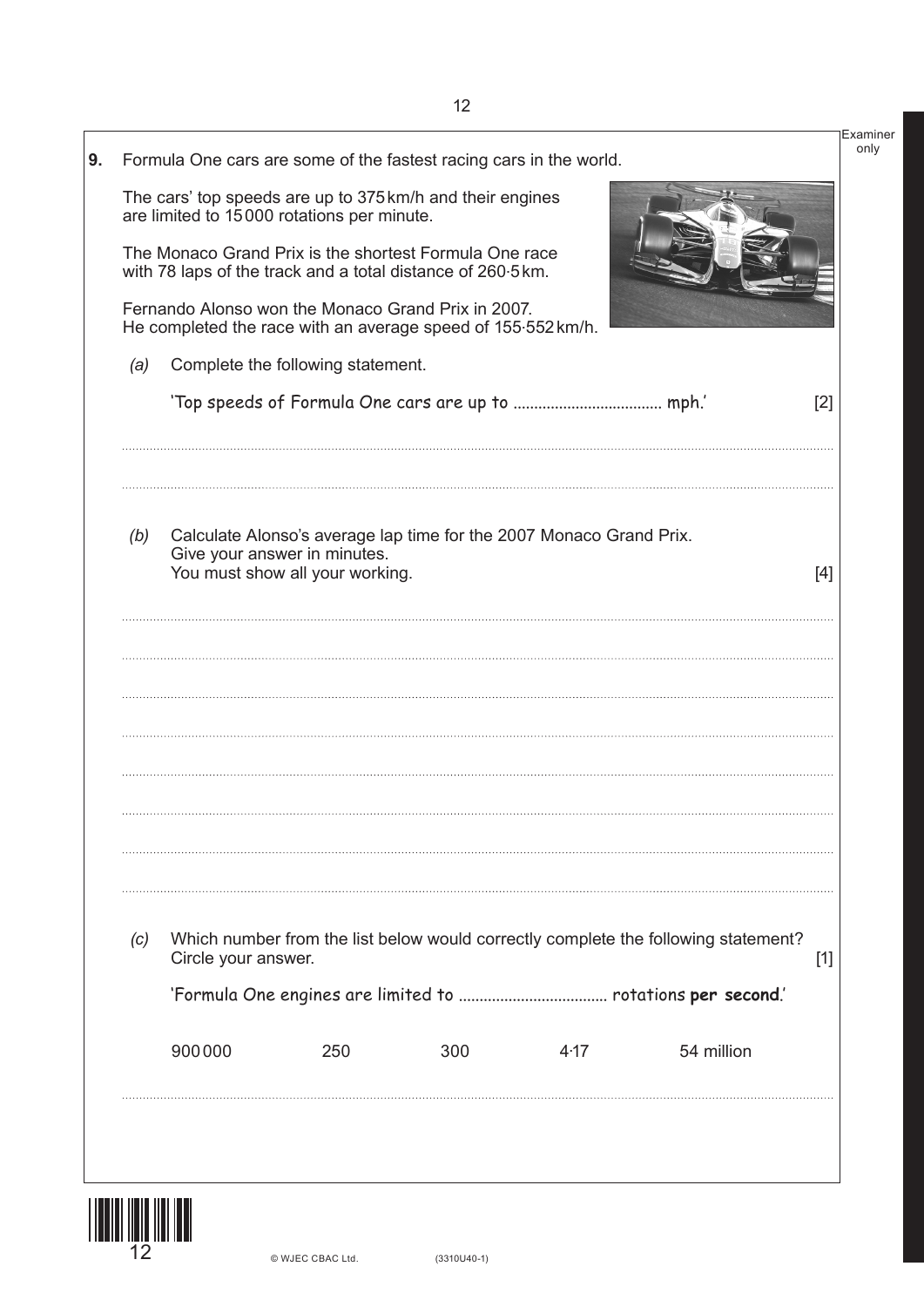| (d) | Typical exchange rates in 2018 were as follows.<br>• $£1 = 1.38$ US dollars<br>• $£1 = 1.14$ euros | Examiner |
|-----|----------------------------------------------------------------------------------------------------|----------|
|     | In 2018, the average annual cost of running a Formula One race team was 250 million<br>US dollars. |          |
|     | Complete the following statement.                                                                  |          |
|     | 'In 2018, the average monthly cost of running a Formula One race                                   |          |
|     | team was  million euros.'                                                                          |          |
|     | You must show all your working.<br>[4]                                                             |          |
|     |                                                                                                    |          |
|     |                                                                                                    |          |
|     |                                                                                                    |          |
|     |                                                                                                    |          |
|     |                                                                                                    |          |
|     |                                                                                                    |          |
|     |                                                                                                    |          |
|     |                                                                                                    |          |
|     |                                                                                                    |          |
|     |                                                                                                    |          |
|     |                                                                                                    |          |
|     |                                                                                                    |          |
|     |                                                                                                    |          |
|     |                                                                                                    |          |
|     |                                                                                                    |          |
|     |                                                                                                    |          |
|     |                                                                                                    |          |
|     |                                                                                                    |          |
|     |                                                                                                    |          |

![](_page_12_Picture_1.jpeg)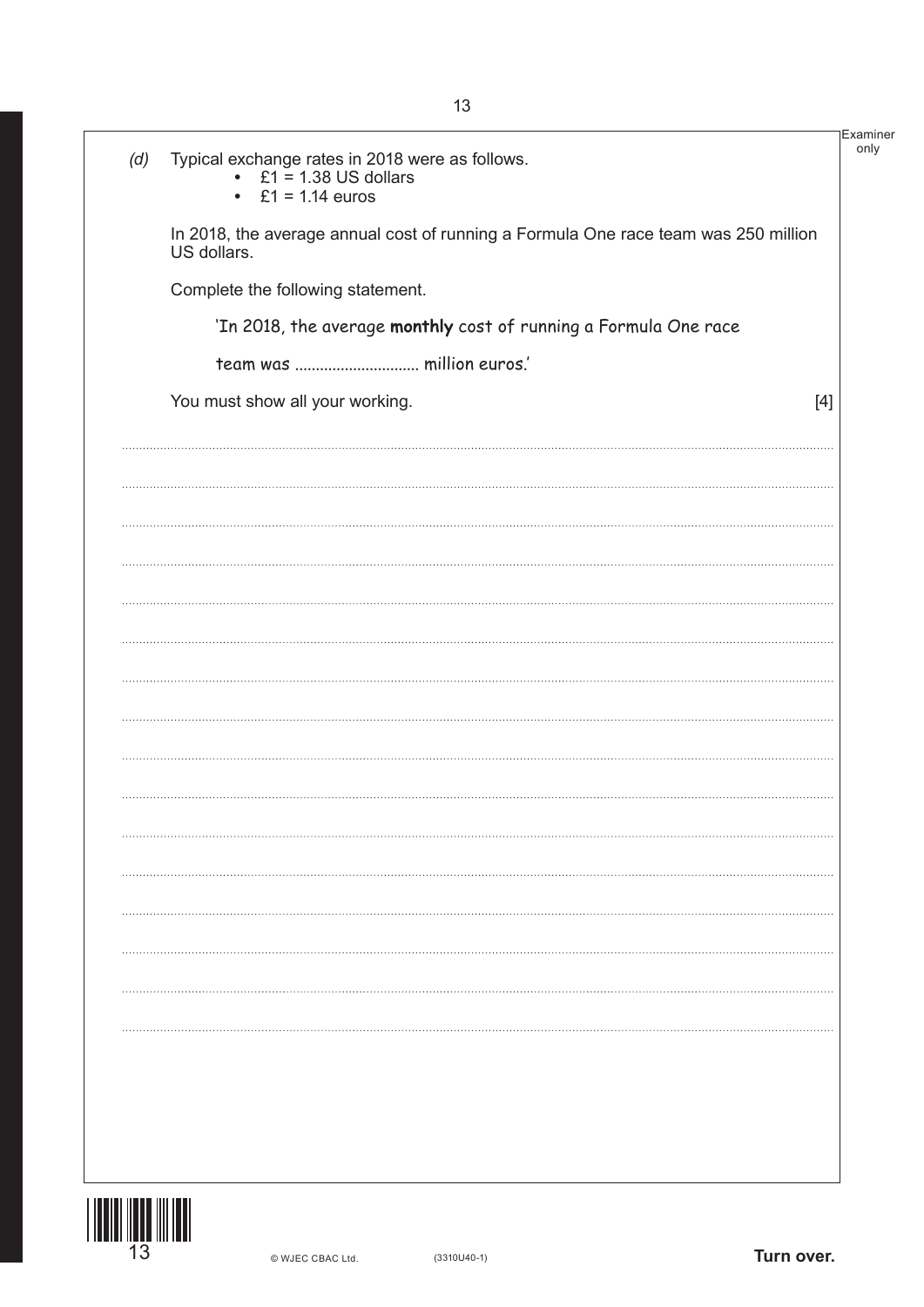| The measurements she records are as follows. |                                                                                 |       |       |                                                                                        |       |
|----------------------------------------------|---------------------------------------------------------------------------------|-------|-------|----------------------------------------------------------------------------------------|-------|
| 21 cm                                        | $22 \text{cm}$                                                                  | 23 cm | 24 cm | 26 <sub>cm</sub>                                                                       |       |
|                                              | Each of these measurements is correct to the nearest cm.                        |       |       |                                                                                        |       |
|                                              | The length of the shelf is 120 cm, correct to the nearest 5 cm.                 |       |       | She plans to display all 5 pictures in a line, edge to edge, on a shelf of a bookcase. |       |
| You must show all your working.              | Show that the shelf could be 1 cm too short to display all 5 of these pictures. |       |       |                                                                                        | $[4]$ |
|                                              |                                                                                 |       |       |                                                                                        |       |
|                                              |                                                                                 |       |       |                                                                                        |       |
|                                              |                                                                                 |       |       |                                                                                        |       |
|                                              |                                                                                 |       |       |                                                                                        |       |
|                                              |                                                                                 |       |       |                                                                                        |       |
|                                              |                                                                                 |       |       |                                                                                        |       |
|                                              |                                                                                 |       |       |                                                                                        |       |
|                                              |                                                                                 |       |       |                                                                                        |       |
|                                              |                                                                                 |       |       |                                                                                        |       |
|                                              |                                                                                 |       |       |                                                                                        |       |
|                                              |                                                                                 |       |       |                                                                                        |       |
|                                              |                                                                                 |       |       |                                                                                        |       |
|                                              |                                                                                 |       |       |                                                                                        |       |
|                                              |                                                                                 |       |       |                                                                                        |       |
|                                              |                                                                                 |       |       |                                                                                        |       |
|                                              |                                                                                 |       |       |                                                                                        |       |
|                                              |                                                                                 |       |       |                                                                                        |       |
|                                              |                                                                                 |       |       |                                                                                        |       |
|                                              |                                                                                 |       |       |                                                                                        |       |
|                                              |                                                                                 |       |       |                                                                                        |       |
|                                              |                                                                                 |       |       |                                                                                        |       |
|                                              |                                                                                 |       |       |                                                                                        |       |
|                                              |                                                                                 |       |       |                                                                                        |       |

![](_page_13_Picture_1.jpeg)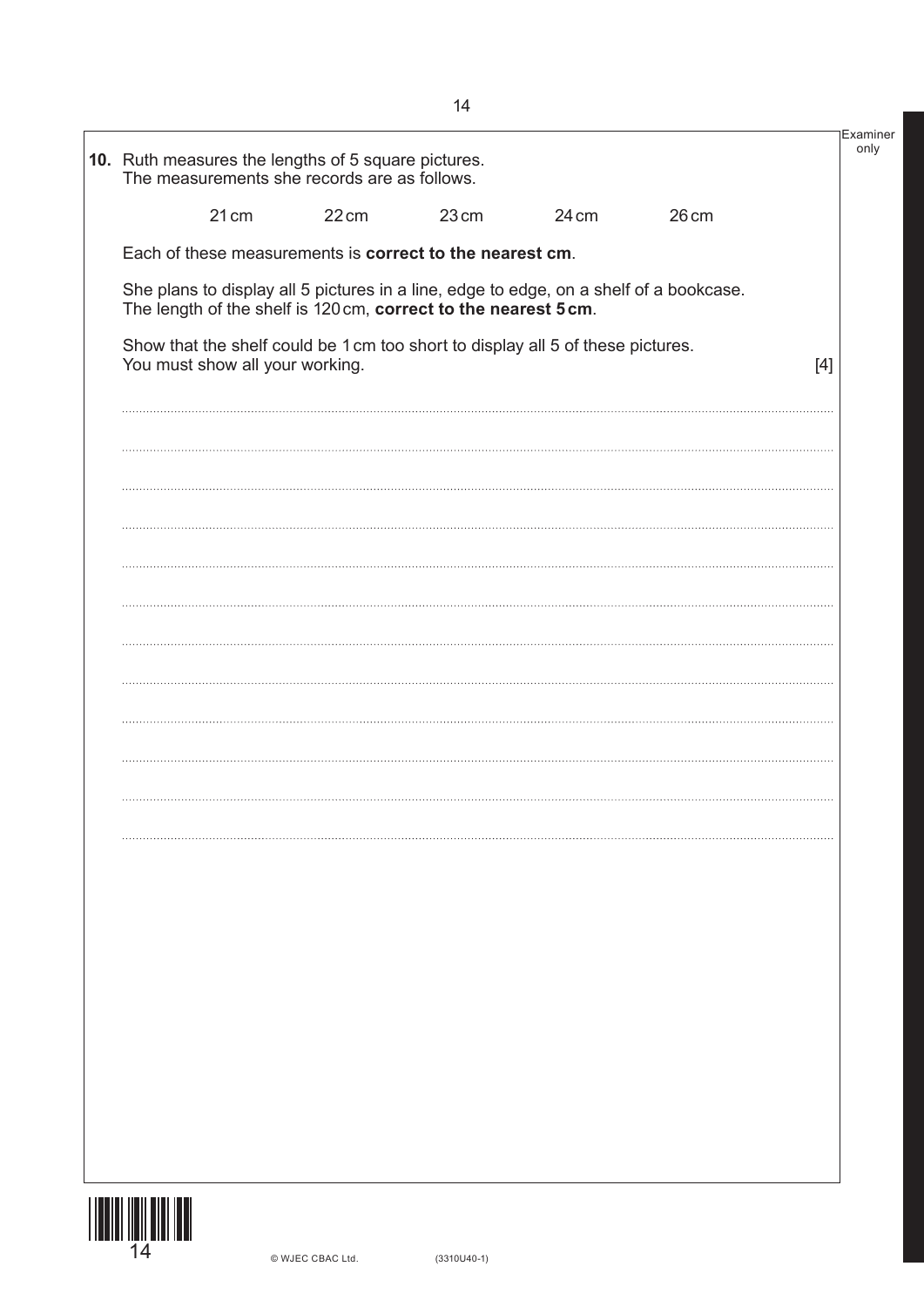Examiner only **11.** *(a)* In March 2014, there were an estimated 6550000000 two pence coins in circulation. Calculate the value of these 2p coins in **pounds** (£). Give your answer in standard form. You must show all your working. [3] *(b)* The 2p coin is made from a mixture of metals.  $\frac{1}{2}$  It has a diameter of 25.9 mm and a thickness of 2.03 mm. The 2p coin can be considered to be a cylinder. Calculate the volume of metal in a 2p coin. [3]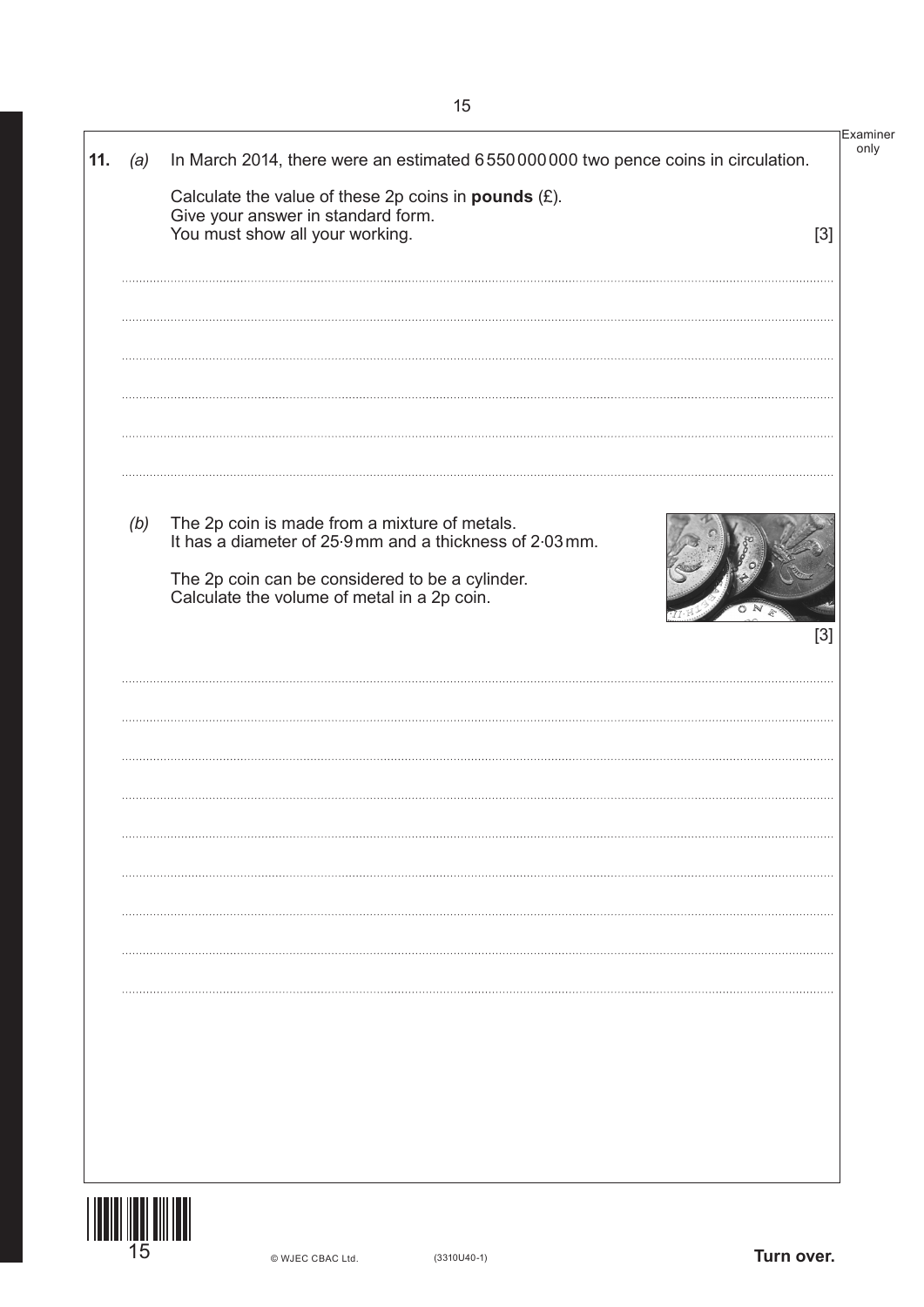![](_page_15_Picture_0.jpeg)

![](_page_15_Picture_1.jpeg)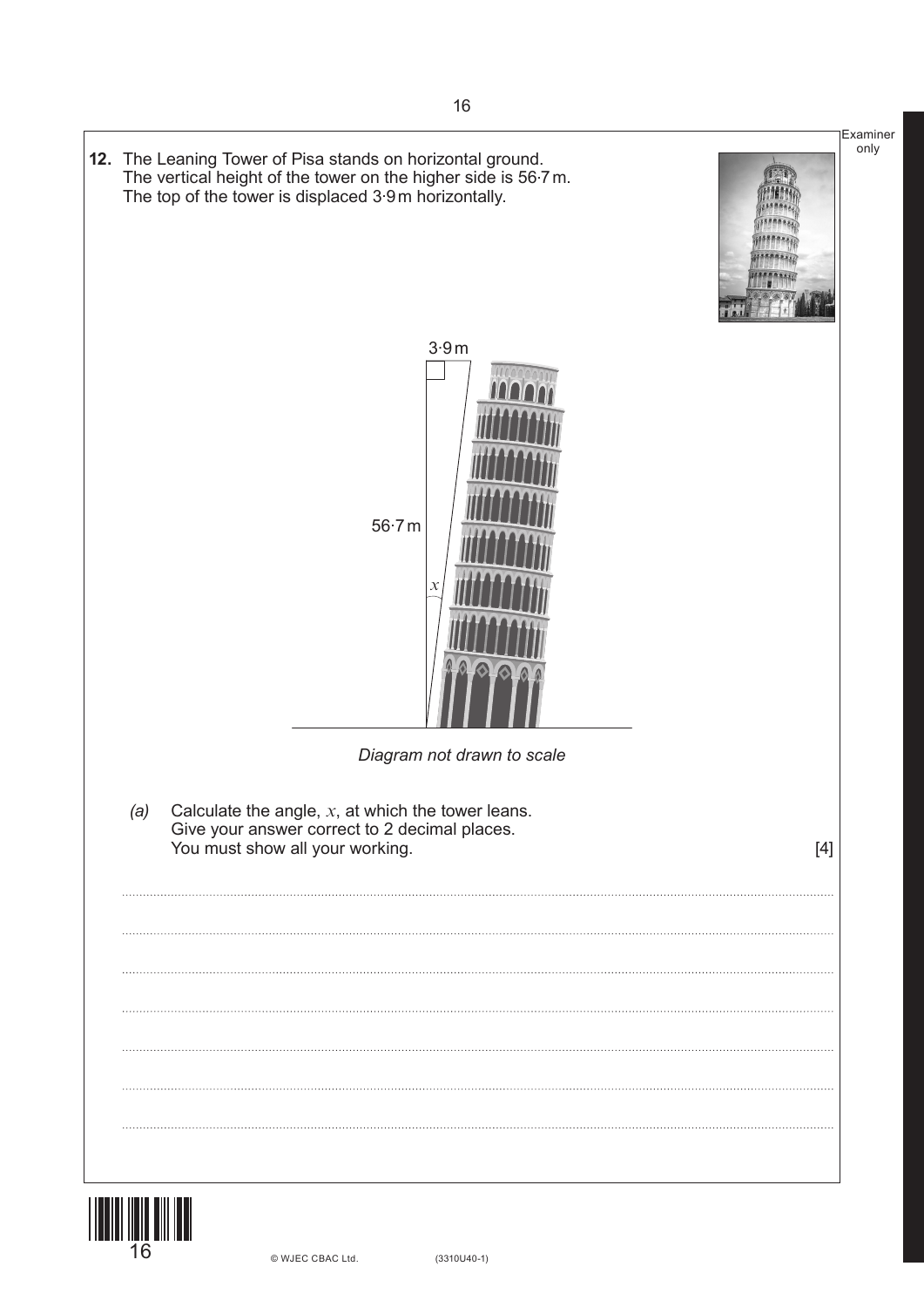|                         |     |                                                                                          | Examiner<br>only |
|-------------------------|-----|------------------------------------------------------------------------------------------|------------------|
|                         | (b) | Ceri plans to make a poster that is mathematically similar to the Leaning Tower of Pisa. |                  |
|                         |     | $9.36$ cm<br>00<br><b>William</b><br>Height of the poster                                |                  |
|                         |     | Diagram not drawn to scale                                                               |                  |
|                         |     | Calculate the height of the poster Ceri plans to make.<br>$[2]$                          |                  |
|                         |     |                                                                                          |                  |
|                         |     |                                                                                          |                  |
|                         |     |                                                                                          |                  |
|                         |     |                                                                                          |                  |
|                         |     |                                                                                          |                  |
|                         |     |                                                                                          |                  |
|                         |     |                                                                                          |                  |
|                         |     |                                                                                          |                  |
|                         |     |                                                                                          |                  |
|                         |     |                                                                                          |                  |
|                         |     |                                                                                          |                  |
|                         |     |                                                                                          |                  |
|                         |     |                                                                                          |                  |
|                         |     |                                                                                          |                  |
| <b>TIONINI IN IN IN</b> |     |                                                                                          |                  |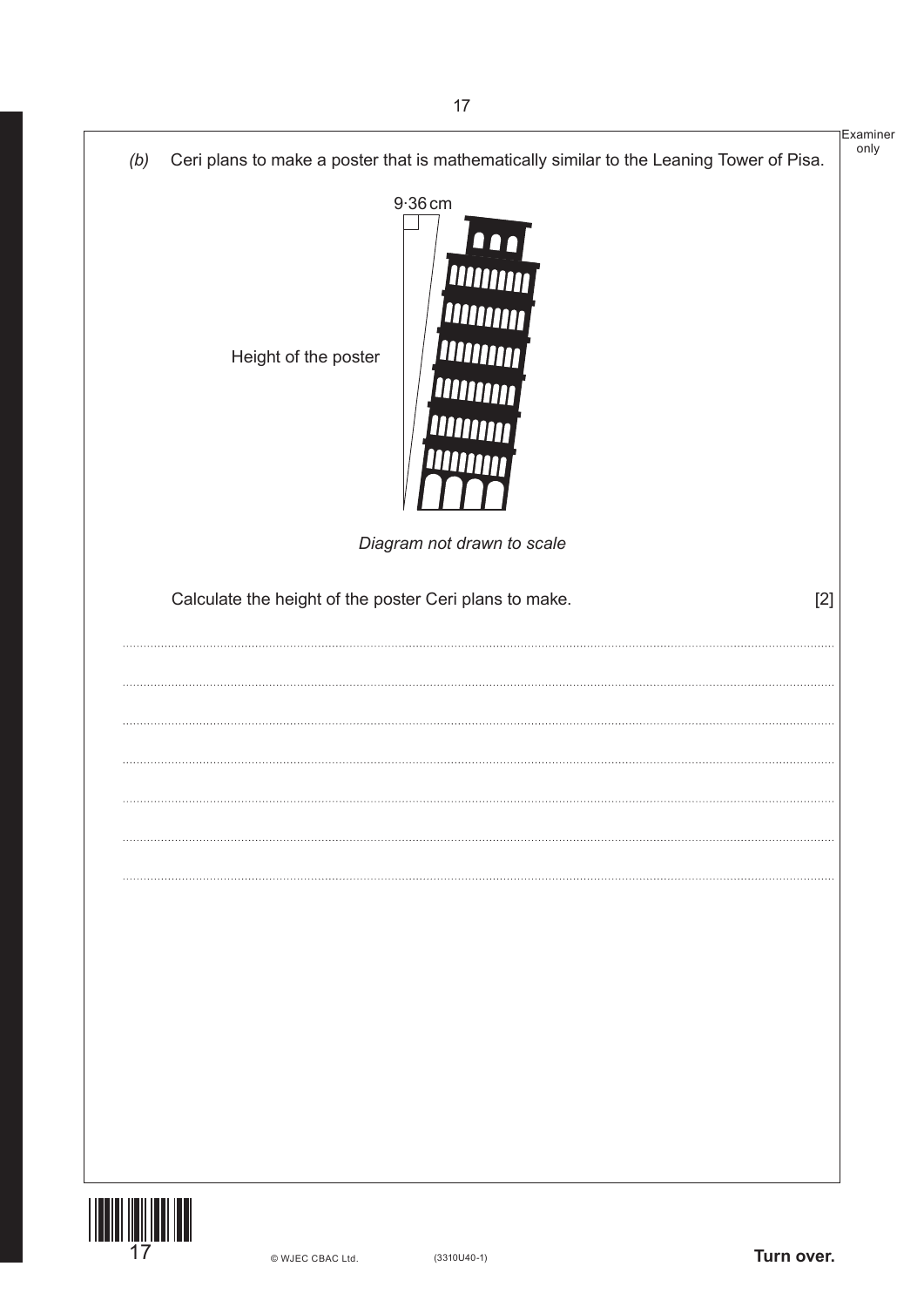![](_page_17_Figure_0.jpeg)

18 (3310U40-1) © WJEC CBAC Ltd.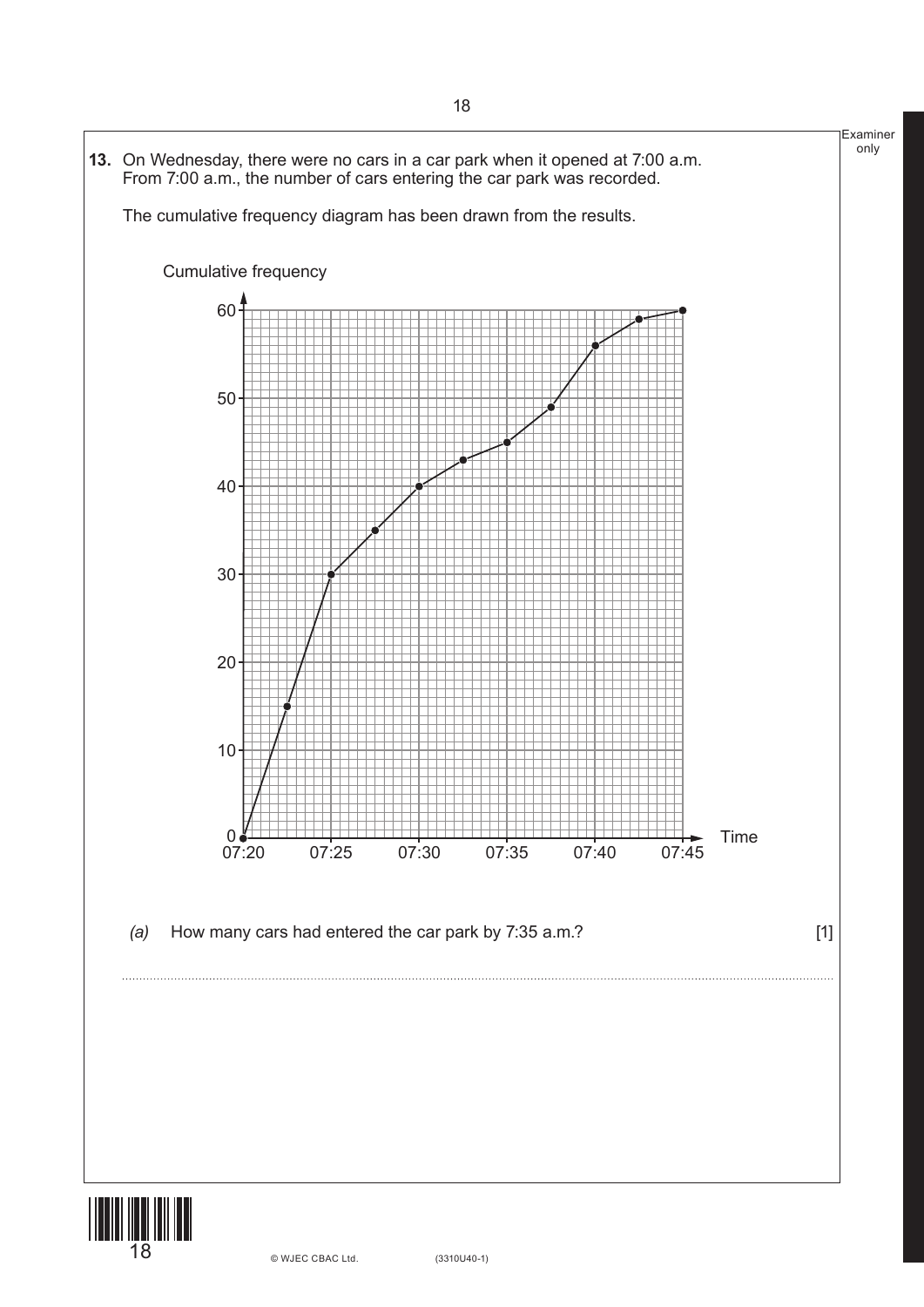![](_page_18_Figure_0.jpeg)